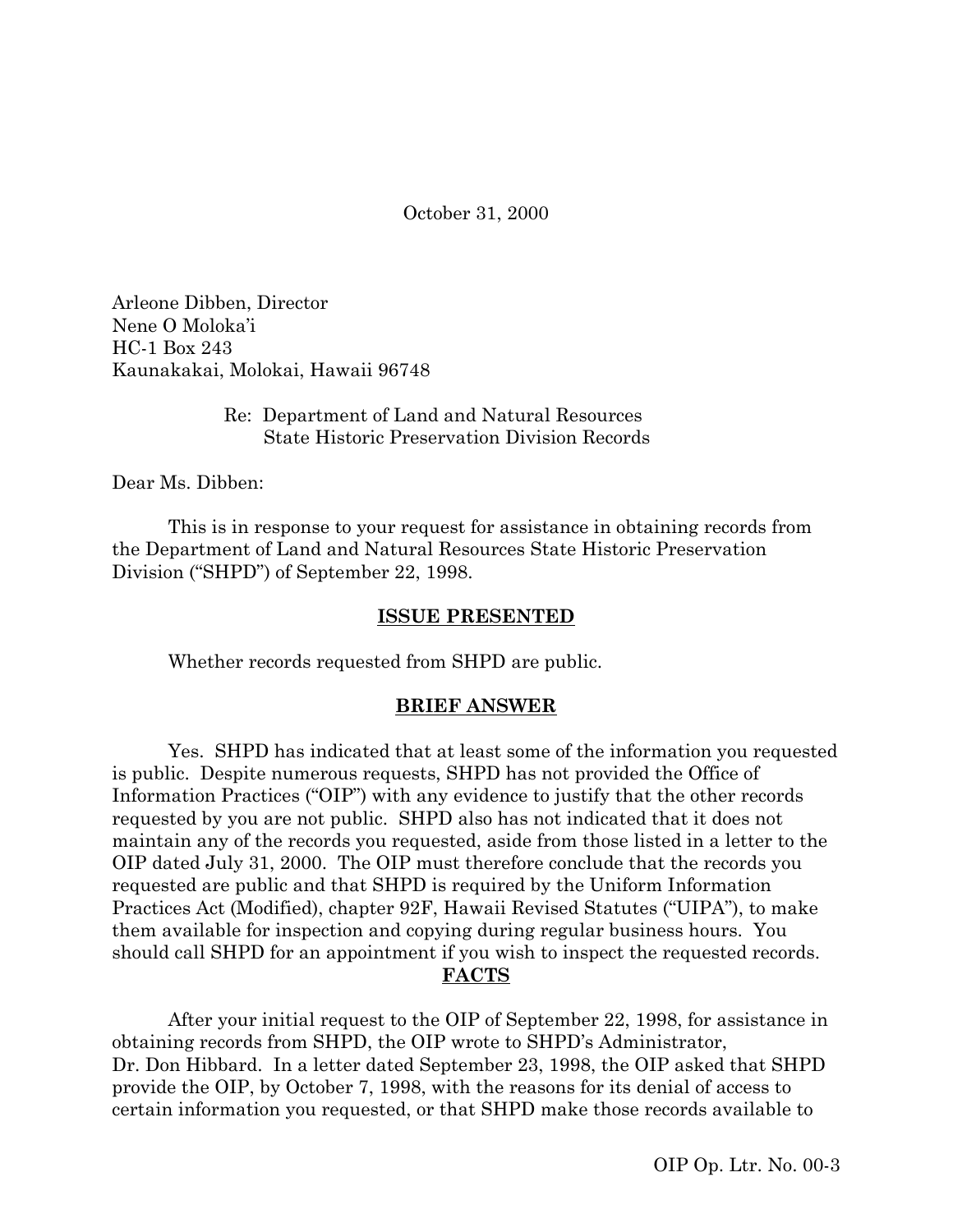you within a reasonable time. No response was received by the OIP and you advised, in a telephone conversation of November 2, 1998, that you had not received the records.

The OIP asked, in a letter addressed to SHPD's Cultural Historian, Kana'i Kapeliela, dated December 9, 1998, that SHPD respond to a September 24, 1998, record request from you. The OIP's letter asked that SHPD provide the statutory basis for the denial of access, or that SHPD disclose the records within a reasonable time. No response was received by the OIP.

In another letter to SHPD's Administrator dated December 9, 1998, the OIP asked that SHPD respond to a record request from you dated September 30, 1998. The OIP asked that access be provided within a reasonable time or that the OIP be provided with the statutory basis for the denials. No response was received by the OIP. You advised in a telephone conversation of March 12, 1999, that you had not received a response either.

On March 17, 1999, the OIP again wrote to SHPD's Administrator, asking that SHPD respond to the OIP's prior letter of December 9, 1998, within ten business days so that the OIP could proceed with a legal opinion. The OIP did not receive a response.

The OIP also wrote to SHPD's Cultural Historian on March 17, 1999, asking that SHPD respond to the OIP's letter of December 9, 1998. The OIP's letter asked that SHPD provide the statutory basis for its denial within ten business days so that the OIP could proceed with a legal opinion. No response was received.

On March 30, 1999, you received copies of some of the records you requested. You wrote a check and received a receipt for one hundred twenty-six photocopies at fifty cents each, and copies of twenty-six cassettes at one dollar and thirty-nine cents each, for a total of one hundred three dollars and thirty-one cents.

In a memorandum dated July 1, 1999, addressed to SHPD's Administrator, the OIP advised that during your visit to SHPD on March 30, 1999, you were given access to some but not all of the records you requested. The OIP asked SHPD for the statutory basis for this partial denial of access. Dr. Hibbard responded in a telephone call of July 13, 1999, that SHPD believed you had received all the information you requested except for active investigation reports from the Department of Land and Natural Resources Division of Conservation and Resources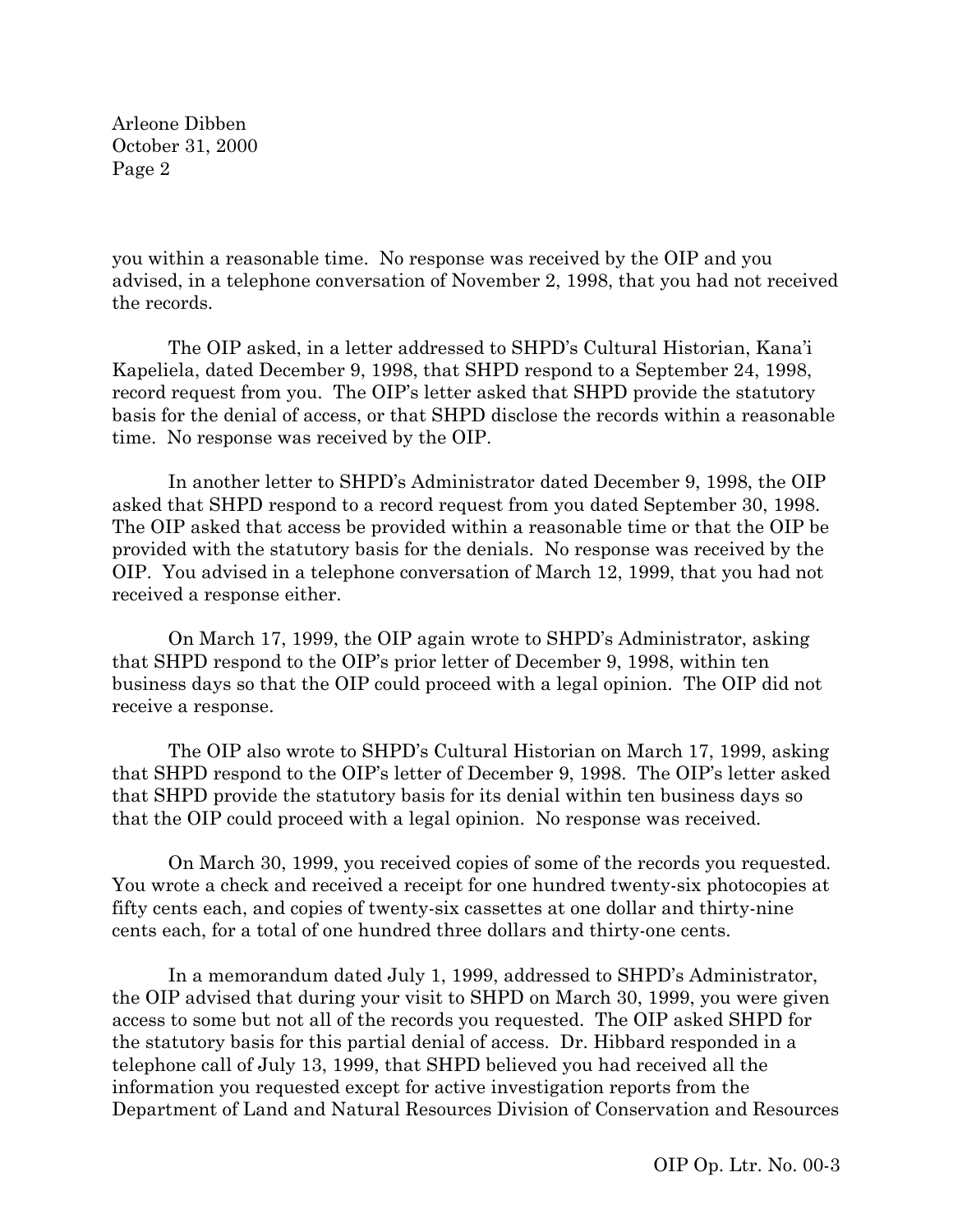Enforcement ("DOCARE"). Dr. Hibbard also left you a telephone message on this matter. You responded to Dr. Hibbard with a letter dated July 21, 1999, advising that you only were given access to files of Kai Markell and Eddie Ayau, and that you believed those were incomplete. You did not receive any follow-up from SHPD to this letter.

You advised the OIP that you continued to make other record requests to SHPD throughout this time that had not been responded to. The OIP asked you to indicate which record requests had not received responses. You provided the OIP with copies of twenty-seven letters addressed to SHPD from you requesting records. On June 21, 2000, the OIP again wrote to SHPD's Administrator, this time listing the dates and subject matters of those twenty-seven letters that had not received responses as follows:

| Date     | Addressee   | <b>Requested Records</b>                                 |
|----------|-------------|----------------------------------------------------------|
| 12/18/97 | Kai Markell | Molokai Island Burial Council ("MIBC")                   |
|          |             | minutes <sup>1</sup> for $9/97$ and $11/19/97$ meetings, |
|          |             | letter summarizing recommendations made                  |
|          |             | at $12/2/97$ meeting                                     |
| 12/20/97 | Kai Markell | contact individuals and fax numbers for Hui              |
|          |             | Malama I Na Kupuna 'O Hawai'i Nei -                      |
|          |             | Kaua'i, O'ahu, Moloka'i, Maui, Lana'i, and               |
|          |             | Hawai'i                                                  |
| 12/22/97 | Kai Markell | documentation that the remains on                        |
|          |             | TMK 5-6-7-08: 76 Mapulehu Glass House                    |
|          |             | were properly identified and inventoried                 |
|          |             | prior to reinterment; verification of actual             |
|          |             | number of individuals reinterred                         |
| 12/31/97 | Kai Markell | minutes of 12/2/97 MIBC meeting; second                  |
|          |             | request for contact individuals and fax                  |
|          |             | numbers for Hui Malama I Na Kupuna 'O                    |
|          |             | Hawai'i Nei - Kaua'i, O'ahu, Moloka'i, Maui,             |
|          |             | Lana'i, and Hawai'i                                      |
| 1/5/98   | Don Hibbard | 12/2/97 MIBC meeting minutes,                            |
|          |             | recommendations made at meeting                          |
|          |             |                                                          |

<span id="page-2-0"></span> <sup>1</sup> Section 92-9, Hawaii Revised Statutes, requires that minutes of public meetings shall be public records and shall be available within thirty days after the meeting except where such disclosure would be inconsistent with section 92-5."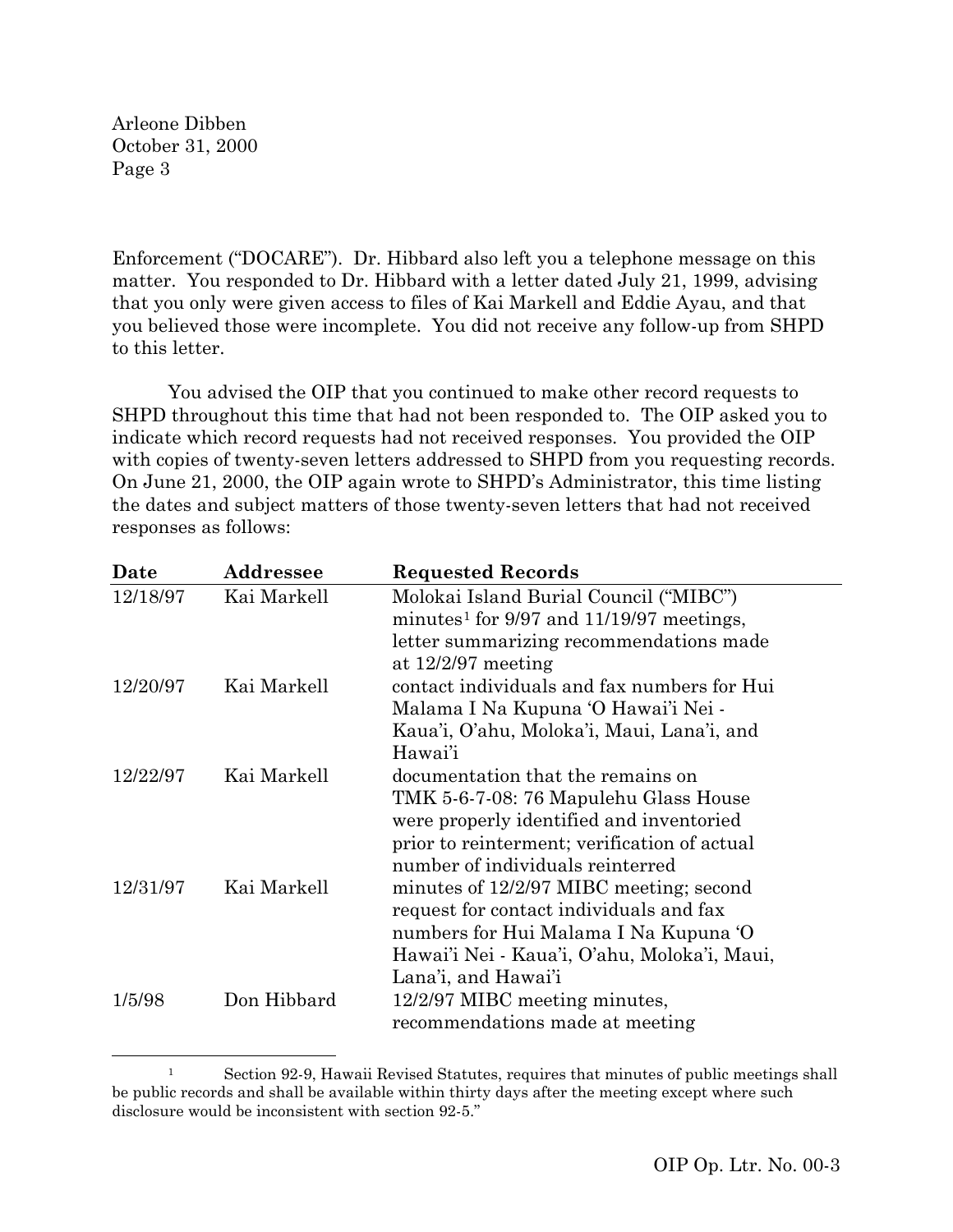| 1/6/98  | Kai Markell | all archeological and anthropological reports<br>on examination, inventory, and<br>documentation of skeletal remains and<br>artifacts found at 1991 burial disturbance of<br>Site 50-60-05-1851                                    |
|---------|-------------|------------------------------------------------------------------------------------------------------------------------------------------------------------------------------------------------------------------------------------|
| 1/12/98 | Kai Markell | advising never got response to letters of<br>12/20/97, 12/31/97, and 1/6/98                                                                                                                                                        |
| 1/26/98 | Kai Markell | advising never got response to letters of<br>12/20/97, and 1/6/98                                                                                                                                                                  |
| 2/1/98  | Kai Markell | Burial Treatment Plan made part of<br>Settlement Agreement in Civ. No. 93-0598<br>State v. Osborne; asks again for reports, and<br>responses to previous requests                                                                  |
| 2/23/98 | Kai Markell | inventory of what was found at disturbance<br>site, number of individuals involved, and<br>quantity and dimensions of reburial baskets                                                                                             |
| 2/24/98 | Kai Markell | inventory of what was found at disturbance<br>site, number of individuals involved, and<br>quantity and dimensions of reburial baskets                                                                                             |
| 2/24/98 | Kai Markell | copy of oral testimony of Charles Crane                                                                                                                                                                                            |
| 2/27/98 | Kai Markell | advising never received response to any<br>request made over past several months                                                                                                                                                   |
| 2/27/98 | Kai Markell | copy of $1/28/98$ and $12/2/97$ MIBC meeting<br>minutes                                                                                                                                                                            |
| 8/5/98  | Kai Markell | taped copies of meetings of: $10/23/91$ , $1/27/92$ ,<br>2/19/92, 3/18/92, 5/20/92, 11/18/92, 12/16/92,<br>1/20/93, 2/2/93, 9/21/93, 10/20/93, 5/17/95,<br>11/21/95, 3/20/96, 9/11/97, 11/19/97, 12/2/97,<br>12/30/97, and 1/28/98 |
| 9/3/98  | Kai Markell | asks again for all correspondence to and from<br>CUDD on TMIZ $\epsilon$ C 7.09, 70, coming of quality                                                                                                                             |

SHPD on TMK 5-6-7-08: 76; copies of audio tapes for MIBS meetings: 10/23/91, 1/27/92, 2/19/92, 3/18/92, 5/20/92, 11/18/92, 12/16/92, 1/20/93, 2/2/93, 9/21/93, 10/20/93, 5/17/95, 11/21/95, 3/20/96, 9/11/97, 11/19/97, 12/2/97, 12/30/97, and 1/28/98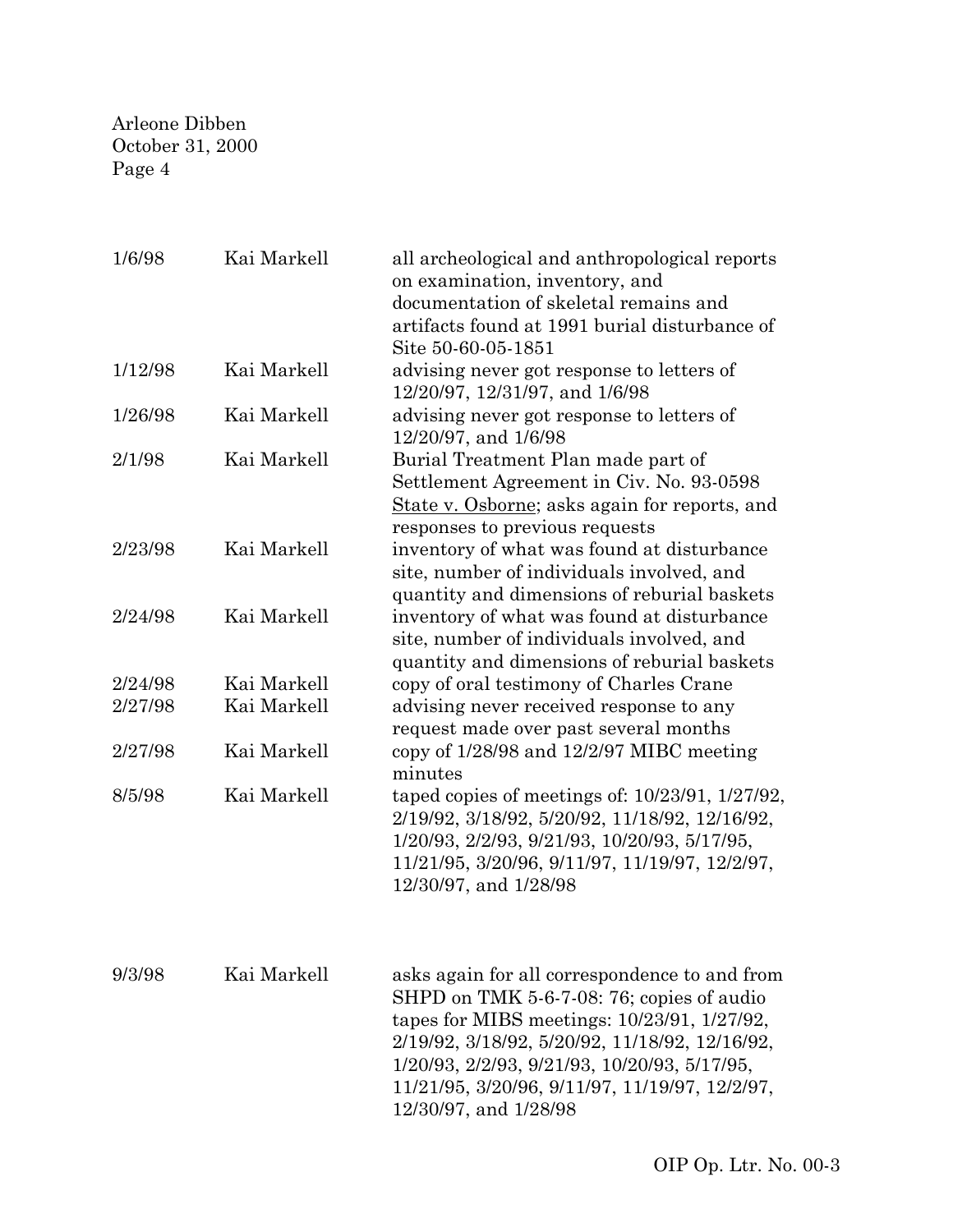| 9/16/98            | Kai Markell      | copies of 8/26/98 and 9/16/98 MIBC minutes          |
|--------------------|------------------|-----------------------------------------------------|
| 9/24/98            | Kai Markell      | taped copies of 8/26/98 and 9/16/98 MIBC            |
|                    |                  | meetings                                            |
| 9/24/98            | Kana'i Kapeliela | information on lineal and cultural                  |
|                    |                  | descendents of TMK 5-6-7-08: 76 or the              |
|                    |                  | ahupua'a it falls into, including: names of         |
|                    |                  | individuals who responded to Notice of              |
|                    |                  | Unmarked Burial Sites in The Maui News              |
|                    |                  | and Honolulu Advertiser for the week of             |
|                    |                  | 11/19/97; documentation to claim lineal or          |
|                    |                  | cultural descent; documentation that                |
|                    |                  | demonstrates direct or collateral                   |
|                    |                  | genealogical connection; facilities and/or          |
|                    |                  | sources checked by staff to verify claims to        |
|                    |                  | descendency; written staff analysis and             |
|                    |                  | determination of each individual who                |
|                    |                  | submitted credentials to claim descendency;         |
|                    |                  | and report provided to MIBC for 8/26/98 and         |
|                    |                  | 9/16/98 meetings; except as the above information   |
|                    |                  | is excluded from disclosure by section13-300-35(c), |
|                    |                  | Hawaii Administrative Rules                         |
| 9/30/98            | Don Hibbard      | letter of 10/2/92 from Charles Crane                |
| 3/20/99            | Kai Markell      | seeks compliance w/previous requests; all file      |
|                    |                  | folders regarding Mapulehu Glass House              |
|                    |                  | property, including active Mapulehu files           |
|                    |                  | currently located at downtown office and all        |
|                    |                  | files from 1991 through 1996/97 at Kapolei          |
|                    |                  | or downtown office; all correspondence              |
|                    |                  | received or sent on the property (except those      |
|                    |                  | to or from Nene O Moloka'i) including               |
|                    |                  | correspondence by Mr. Eddie Ayau;                   |
|                    |                  | previously requested tapes and minutes of           |
|                    |                  | MIBC meetings; copy of 1/21/99 MIBC                 |
|                    |                  | meeting and partial or complete typed               |
|                    |                  | transcript requested by Jim Mee in 3/10/99          |
|                    | Don Hibbard      | letter to Margery Bronster                          |
| 3/25/99<br>5/24/99 | Don Hibbard      | previously requested records, tapes                 |
|                    |                  | GIS map data on Mapulehu and Kawela                 |
| 5/25/99            | Don Hibbard      | correspondence to Petro family on site visit        |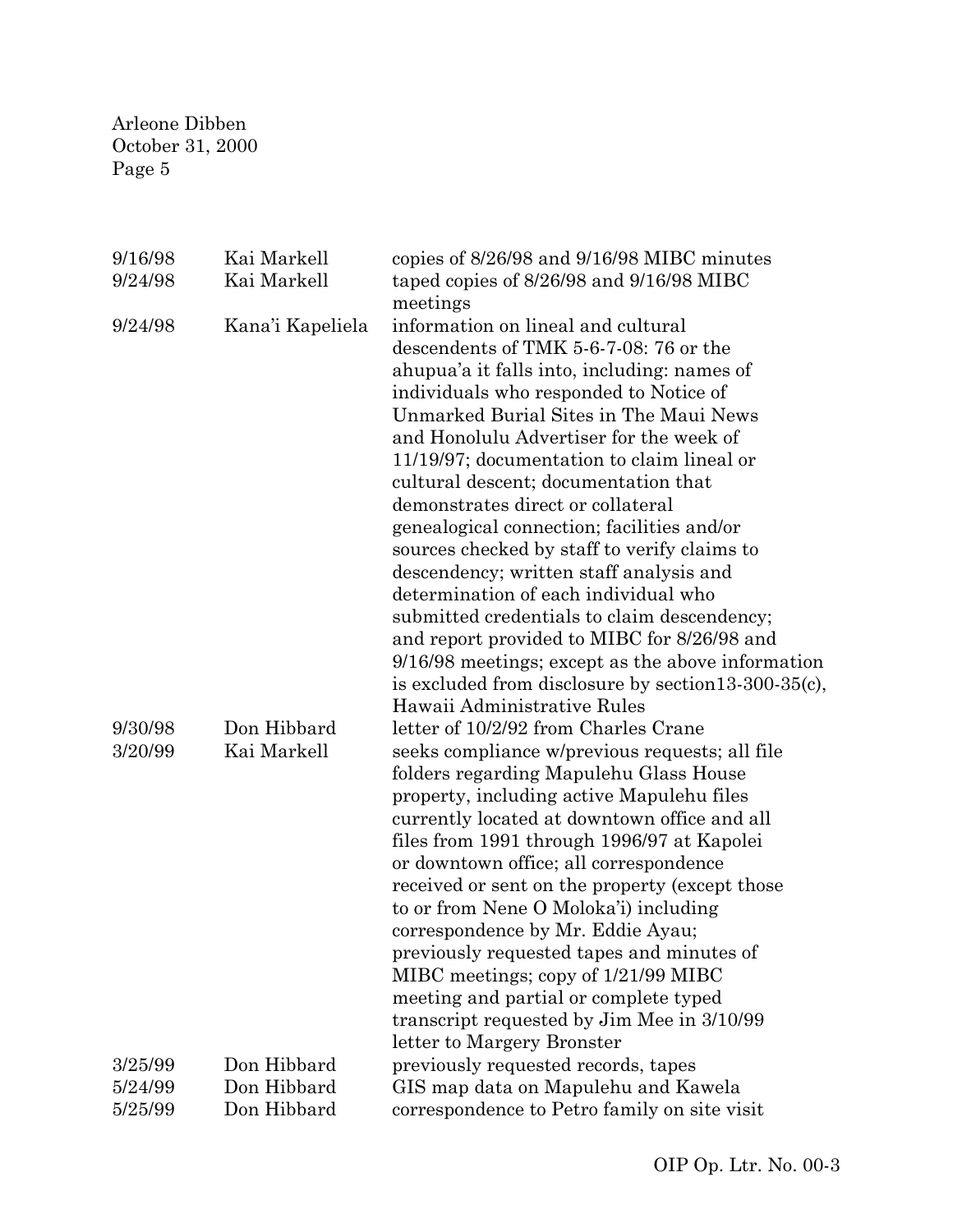|         |             | to Hoahanau o Mapulehu Church and            |
|---------|-------------|----------------------------------------------|
|         |             | Cemetery                                     |
| 6/24/99 | Don Hibbard | 2nd request for GIS information on           |
|         |             | Mapulehu and Kawela                          |
| 7/8/99  | Don Hibbard | 3rd request for GIS information on           |
|         |             | Mapulehu and Kawela                          |
| 7/21/99 | Don Hibbard | advised folders she reviewed on 7/13/99 were |
|         |             | incomplete.                                  |

In a letter dated June 21, 2000, the OIP asked that SHPD respond in writing by July 3, 2000, by either providing you with access to the records listed above, or by providing the OIP with the statutory exceptions claimed for each record. On July 20, 2000, the OIP received a voicemail message from SHPD Burial Sites Program Director Kai Markell advising that SHPD would be responding to the OIP's letter of June 21, 2000.

A written response from Dr. Hibbard dated July 31, 2000, was received by the OIP on August 3, 2000. To paraphrase, Dr. Hibbard's letter made the following statements regarding information requested by you:

- some of the information you requested was maintained by the former Director of the Burial Sites Program, by the Burial Sites Program's two locations in Honolulu and Kapolei, and by the archeological branch;
- you had already been given access to "all identified files pertaining to Mapulehu" in March 1999;
- much of the information you requested pertaining to identification and inventorying of remains, the number of individuals disturbed and/or reinterred, and the dimensions of reburial sites, was contained in a DOCARE report regarding the original disturbance that was earlier made available to you;
- "other specific information requested pertains to cultural matters and reburial specifics maintained by cultural community groups. This type of cultural information regarding the reburial of ancestral Native Hawaiian remains by a Native Hawaiian organization in [sic] not specifically maintained by the SHPD;"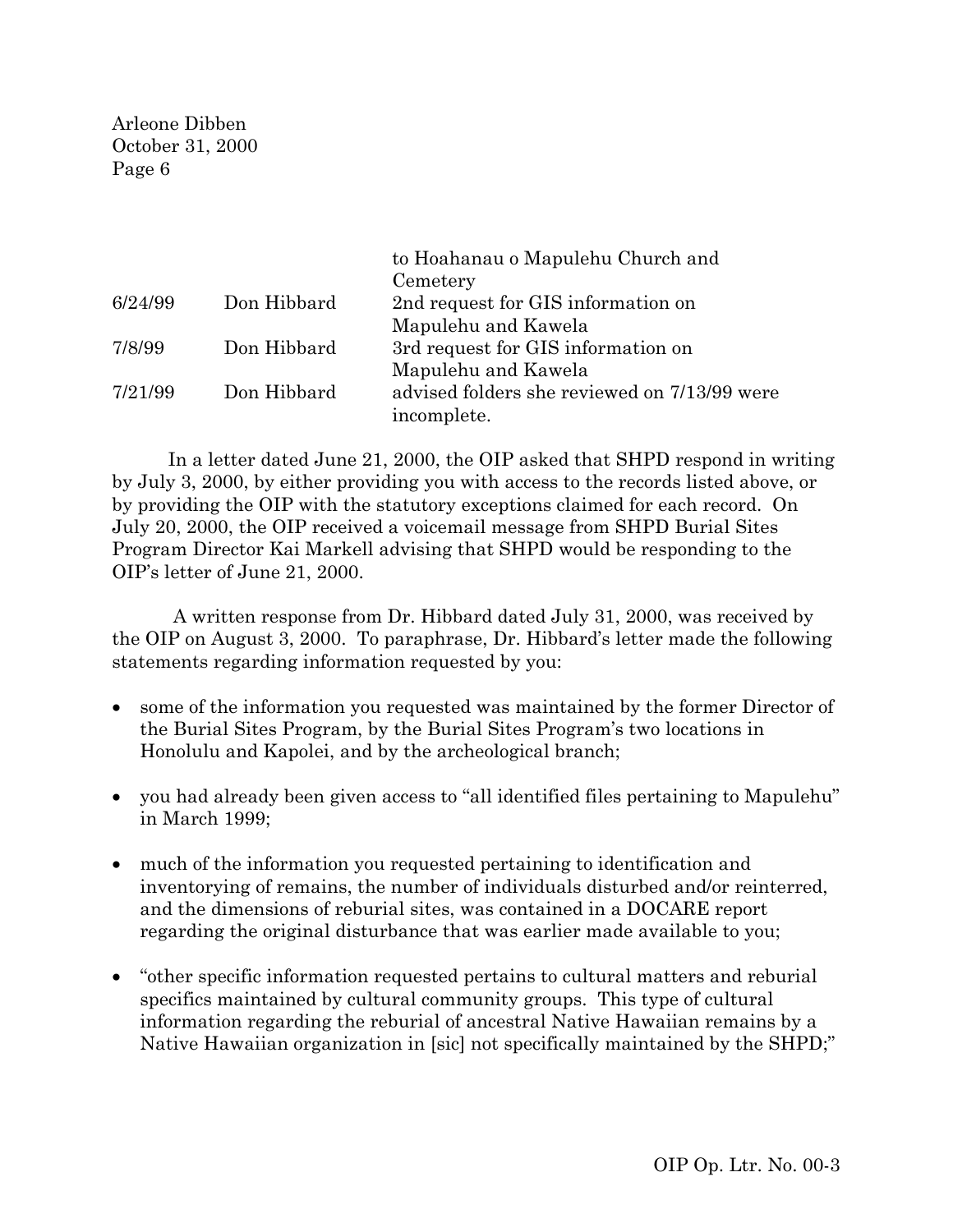- meeting minutes are regularly made available to the public, and that to the best of his knowledge, you have been receiving copies of meeting minutes requested;
- you were advised that not all of the audio tapes of meetings may still be in existence, and for tapes that are, staff time would have to be compensated for making duplicates.[2](#page-6-0) Dr. Hibbard indicated that you were provided with copies of tapes in 1999;
- genealogical information pertaining to Mapulehu, and staff recommendations made to the Molokai Island Burial council are public and readily available, but specific genealogical information submitted by individuals and received by inhouse staff are returned to those individuals pursuant to chapter 13-300, Hawaii Administrative Rules, due to the sensitive nature of family information pertaining to burials and Hawaiian issues. SHPD does not actively maintain this information; and
- requests for names and contact information of Hui Malama I Na Kupuna O Hawaii Nei members on all islands are forwarded to the proper organization, as SHPD does not actively maintain information on membership.

After receiving a copy of the July 31, 2000, letter from Dr. Hibbard, you advised the OIP, in a telephone conversation of August 9, 2000, that the only records you got copies of were the audio tapes.

At this point, the OIP was of the opinion that SHPD had still failed to respond to some of the information requested by you in accordance with the UIPA and the OIP's administrative rules. The OIP followed up with another letter to Dr. Hibbard dated August 16, 2000, explaining the proper way to respond to a record request under the UIPA and the OIP's administrative rules, and asking that SHPD either provide access to the records or provide the OIP with the statutory authority for each denial by August 31, 2000. The OIP did not receive a response to this letter.

<span id="page-6-0"></span> <sup>2</sup> Section 92-21, Hawaii Revised Statutes, requires that government agencies charge not less than five cents per page for photocopies of government records. The OIP's administrative rules allow agencies to charge for the search, review, and segregation of records. See § 2-71-31, HAR. Agencies are also allowed to charge any other fees allowed by law, but the OIP does not have sufficient information to opine whether "staff time" in this instance is an allowable fee. As the OIP may only opine on fees to be charged under its rules, we recommend government agencies consult with their legal counsel on charging of other fees.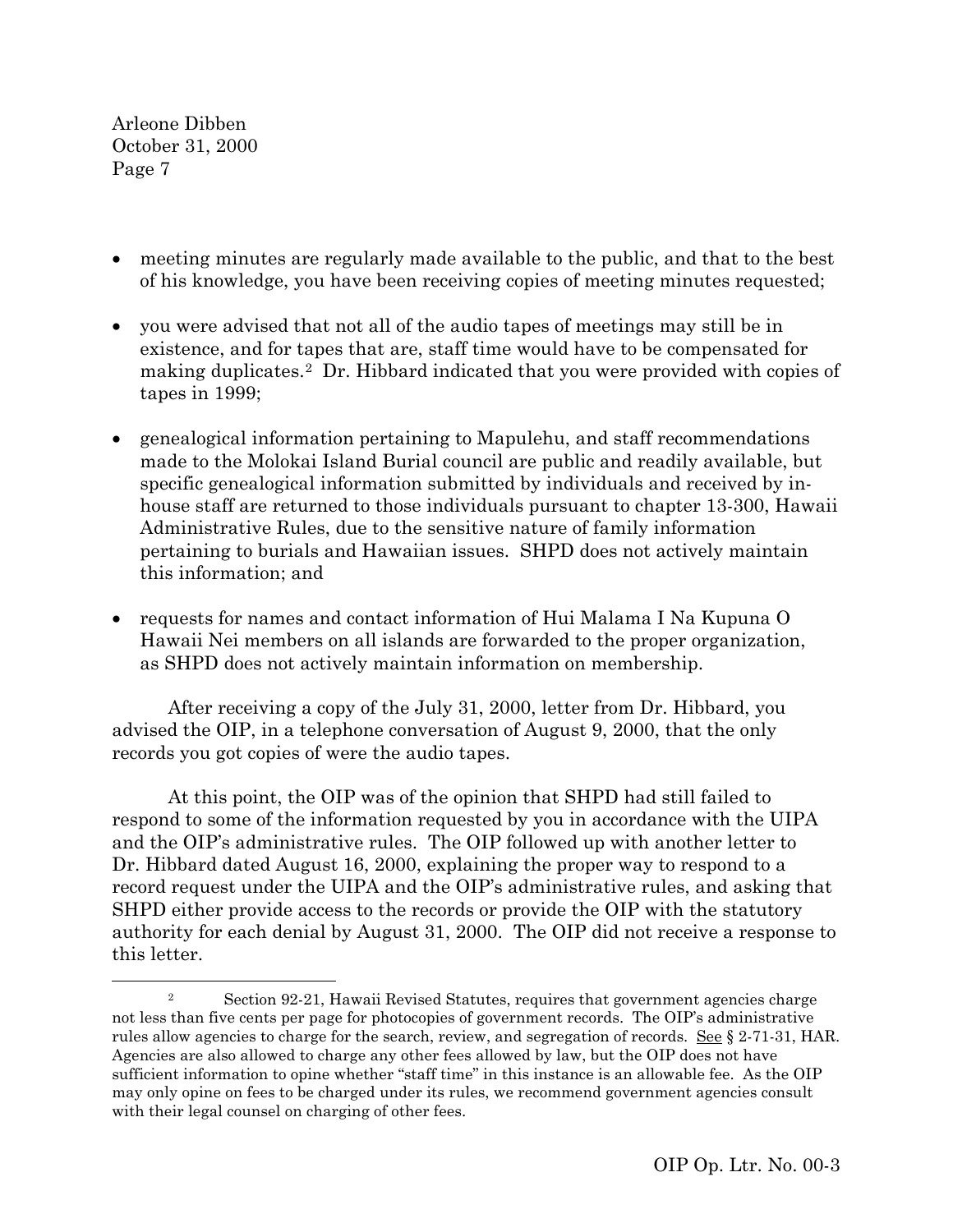You advised the OIP on October 24, 2000, that you still had not received any response from SHPD.

## **DISCUSSION**

## **I. THE UIPA**

The UIPA places the following duties upon agencies:

**§ 92F-11 Affirmative agency disclosure responsibilities.** (a) All government records are open to pubic inspection and copying unless access is restricted or closed by law.

(b) Except as provided in section 92F-13, each agency, upon request by any person shall make government records available for inspection and copying during regular business hours.

. . .

(d) Each agency shall assure reasonable access to facilities for duplicating records and for making memoranda or abstracts.

Haw. Rev. Stat. § 92F-11 (1993).

The UIPA contains five exceptions to the general rule of disclosure in section 92F-11(a), Hawaii Revised Statutes. Government agencies need not disclose the following:

- (1) Government records which, if disclosed, would constitute a clearly unwarranted invasion of personal privacy;
- (2) Government records pertaining to the prosecution or defense of any judicial or quasi-judicial action to which the State or any county is or may be a party, to the extent that such records would not be discoverable;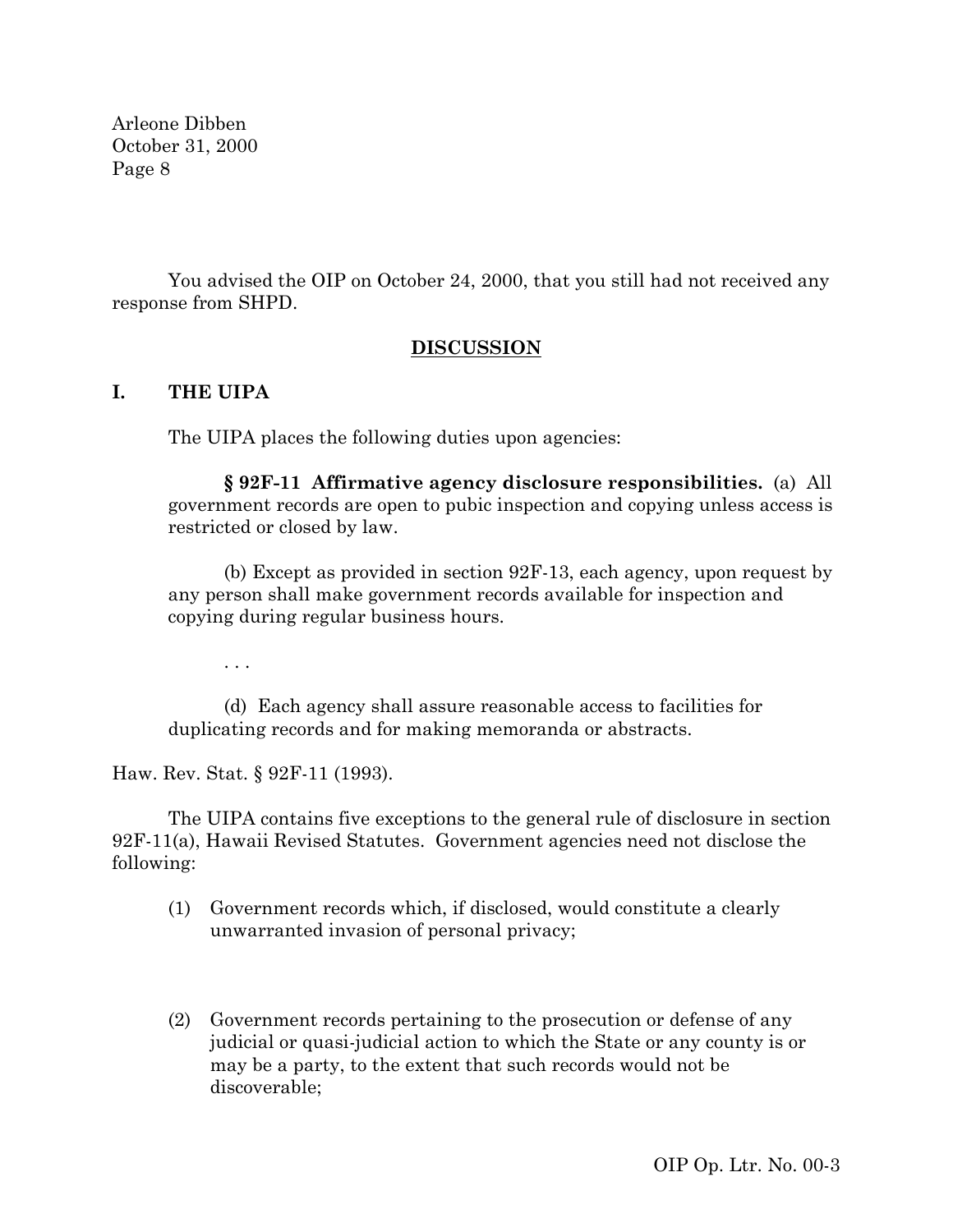- (3) Government records that, by their nature, must be confidential in order for the government to avoid the frustration of a legitimate government function;
- (4) Government records which, pursuant to state or federal law including an order of any state or federal court, are protected from disclosure; and
- (5) Inchoate and draft working papers of legislative committees including budget worksheets and unfiled committee reports; work product; records or transcripts of an investigating committee of the legislature which are closed by rules adopted pursuant to section 21-4 and the personal files of members of the legislature.

Haw. Rev. Stat. § 92F-13 (1993).

## **A. Denial of Access to Records**

When an agency intends to deny access to a government record, the burden is on the agency to justify the nondisclosure. Haw. Rev. Stat. § 92F-15(c) (1993). In this instance, you have not been provided with access to all the requested information, and the OIP has not been presented with any position at all from SHPD on whether an exception to disclosure applies to some of the records you requested, despite numerous opportunities to do so. Those record requests remain unanswered. For other record requests, the responses that the OIP has received from SHPD indicate that at least some of the records you requested are public. For others, you asked for copies and SHPD's response was that the information is public, or that it had already been provided to you, or that it is not maintained by SHPD.

Until the SHPD justifies its withholding of the records you requested under section 92F-13, Hawaii Revised Statutes, the OIP opines that they should be available for public inspection and copying during regular business hours in accordance with section 92F-11, Hawaii Revised Statutes. The OIP strongly recommends that SHPD provide you with copies of the information requested or make other arrangements for copies to be made. If you wish to personally inspect the records, SHPD should let you set an appointment, because under section 92F-11, Hawaii Revised Statutes, access includes both inspection and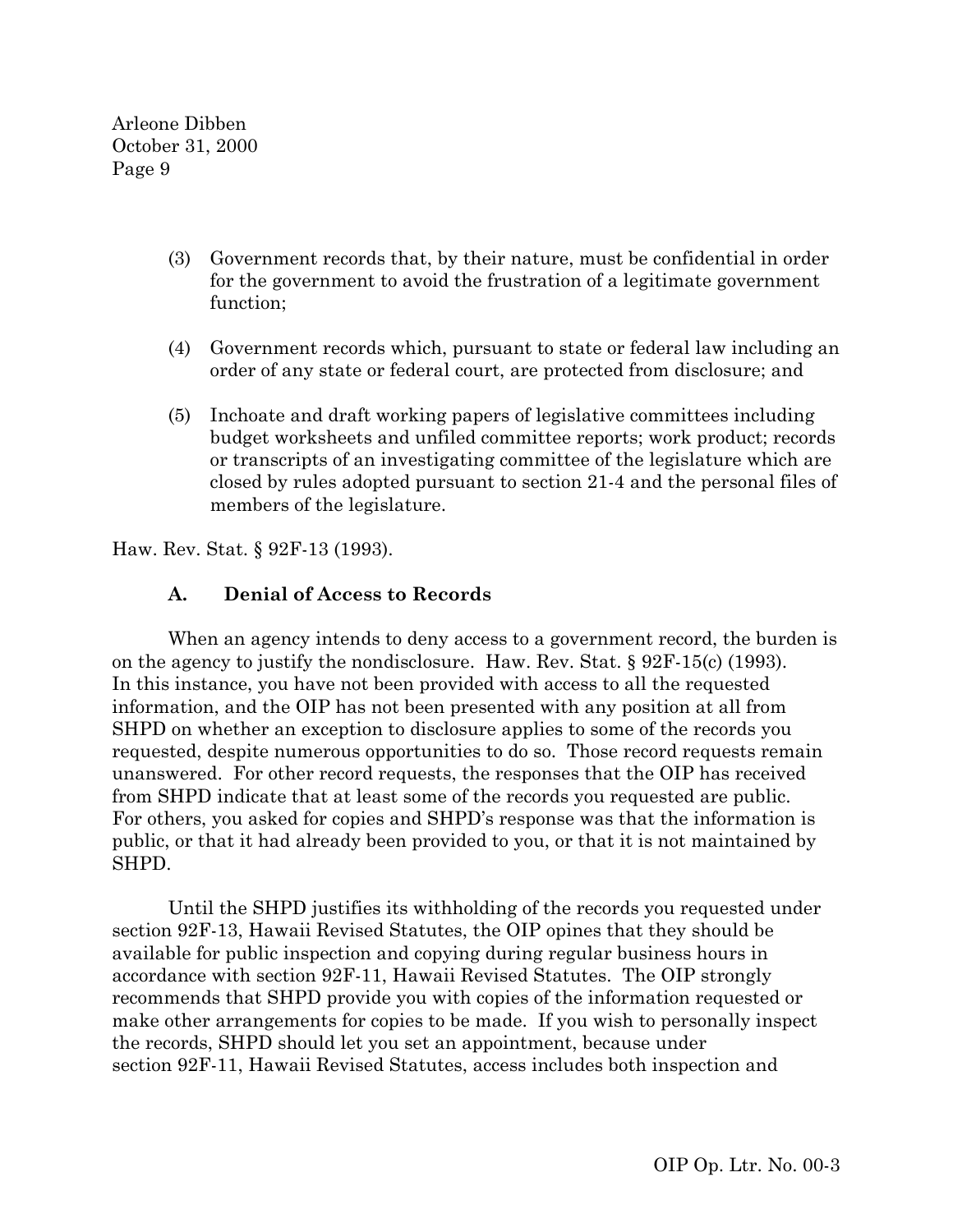copying of records. The OIP recommends that if you wish to personally inspect the requested records, you call SHPD for an appointment.

In addition, the OIP recommends that SHPD supplement its letter of July 31, 2000, by providing you with the following information.

# **B. Records Maintained by Another Unit of the Same Agency**

SHPD stated that some of the information you requested was maintained by the former Director of the Burial Sites Program, by the Burial Sites Program's two locations in Honolulu and Kapolei, and by the Archeological Branch. SHPD should respond to requests for records that are maintained by other units of the Department of Land and Natural Resources in accordance with the OIP's administrative rules, which state that:

when a unit of an agency receives a request for a record that should have been otherwise directed to another unit of the same agency for a response, the unit receiving the request shall promptly forward the request to the head of the unit's department.

§ 2-71-13, H.A.R. The appropriate unit should then respond to your record request. However, since the Archeological Branch and the Burial Sites Program are branches within SHPD, the OIP believes the burden is still on SHPD to respond to request for records held in those branches.

# **C. Requests for Records to Which the Requester Has Already Been Given Access**

SHPD advised that you already had been given access to files pertaining to Mapulehu, information in the DOCARE report, and meeting minutes. The OIP opines that even if a record requester has already been provided with access to a record, if the requester later requests the same record again, it should be treated as a new record request. In such a situation, SHPD should respond by providing

access again, rather than by merely advising that you have already received the information. SHPD would be entitled to charge fees allowed by law for a new request for previously requested records.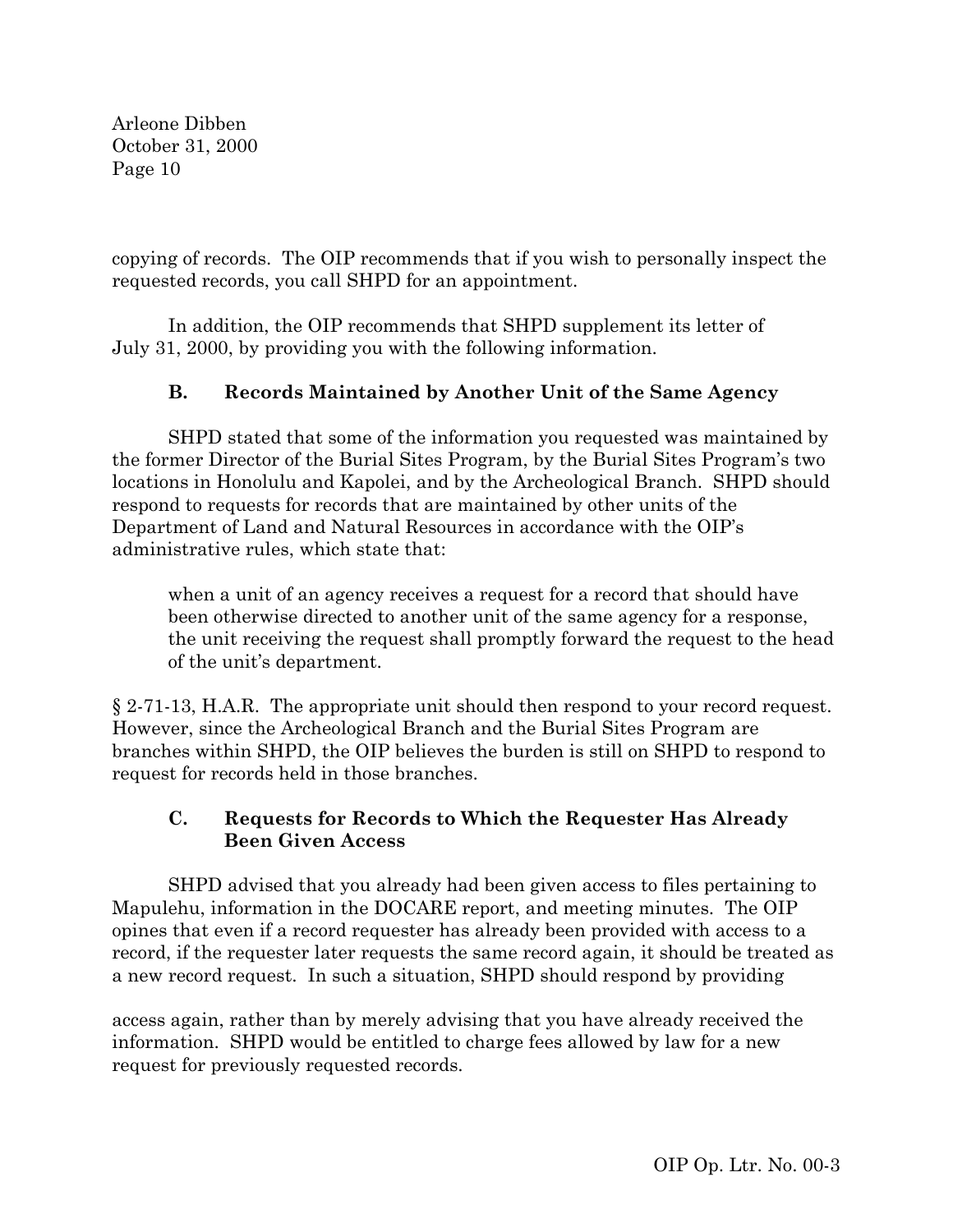### **II. TIME LIMITS FOR DISCLOSURE**

Chapter 2-71, Hawaii Administrative Rules, provides generally that records should be made available to record requesters within ten business days of the request. These rules do, however, allow additional time limits for agencies to provide access under the circumstances set forth in the rules. Since more than ten business days have elapsed since your record requests were made, SHPD should make the records you requested immediately available.

### **III. FEES**

The OIP's administrative rules allow government agencies to charge fees for the search, review, and segregation of records. If SHPD intends to charge you these fees, it should be in accordance with chapter 2-71, Hawaii Administrative Rules. SHPD may also charge no less than five cents per page for photocopies, in accordance with section 92-21, Hawaii Revised Statutes, as well as any other lawful fees.

### **IV. REMEDIES**

The UIPA allows a record requester who has been denied access to a government record to bring an action to compel disclosure against the agency at any time within two years after the agency denial. Haw. Rev. Stat. § 92F-15(a) (1993). In such an action, opinions and rulings of the OIP are admissible, and the burden of proof is on the agency to justify the nondisclosure. Haw. Rev. Stat. § 92F-15(b), (c) (1993). If the record requester prevails, the court shall assess reasonable attorney's fees and other reasonable expenses against the agency. Haw. Rev. Stat. § 92F-15(e) (1993). Such a lawsuit should be filed in the circuit where the record request was made, where the requested record is maintained, or where the agency's headquarters are located. Haw. Rev. Stat. § 92F-15(e) (1993).